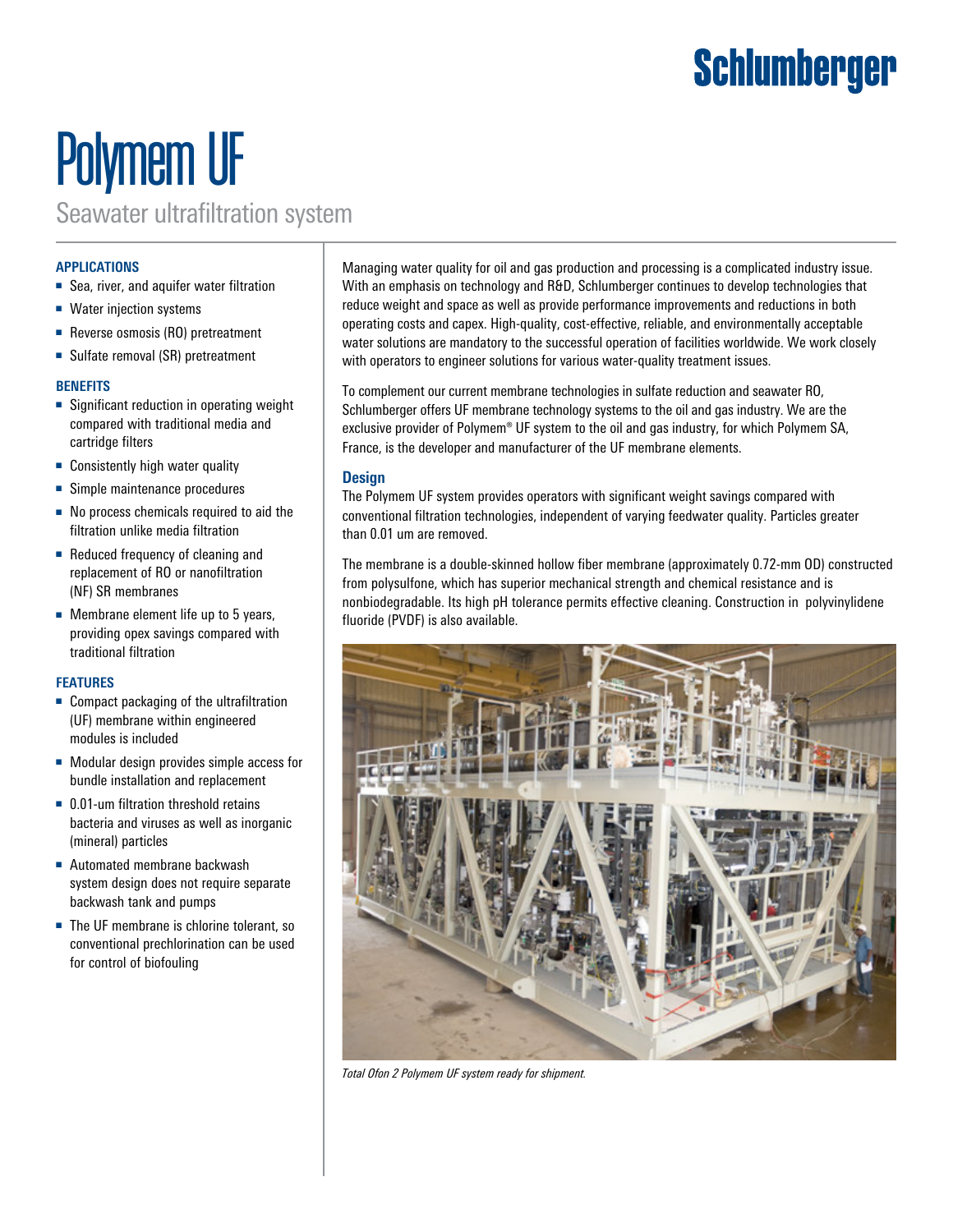

The membrane operates in dead-end mode with flow from outside to inside and with the following benefits compared with inside-to-outside designs:

- less susceptible to plugging by suspended matter
- simple cleaning of the membrane surface with air and water
- high area-to-volume ratio for compact packaging.

Each membrane module consists of a pressure vessel that houses a number of membrane bundles, with each bundle comprising hundreds of hollow membrane fibers. Feedwater flows from the outside of the membrane to the inside before exiting the vessel. The module is installed in a vertical position.

The Polymem UF system typically is divided into a number of parallel streams (or racks), with each rack comprising several membrane modules operating simultaneously and in parallel. The system design flux is selected following evaluation of the feedwater quality and temperature.

The system can be supplied as a complete module or as a number of separate skids, offering flexibility to suit project needs.



*Filtration spectrum.*



*Close view of a UF membrane fiber.*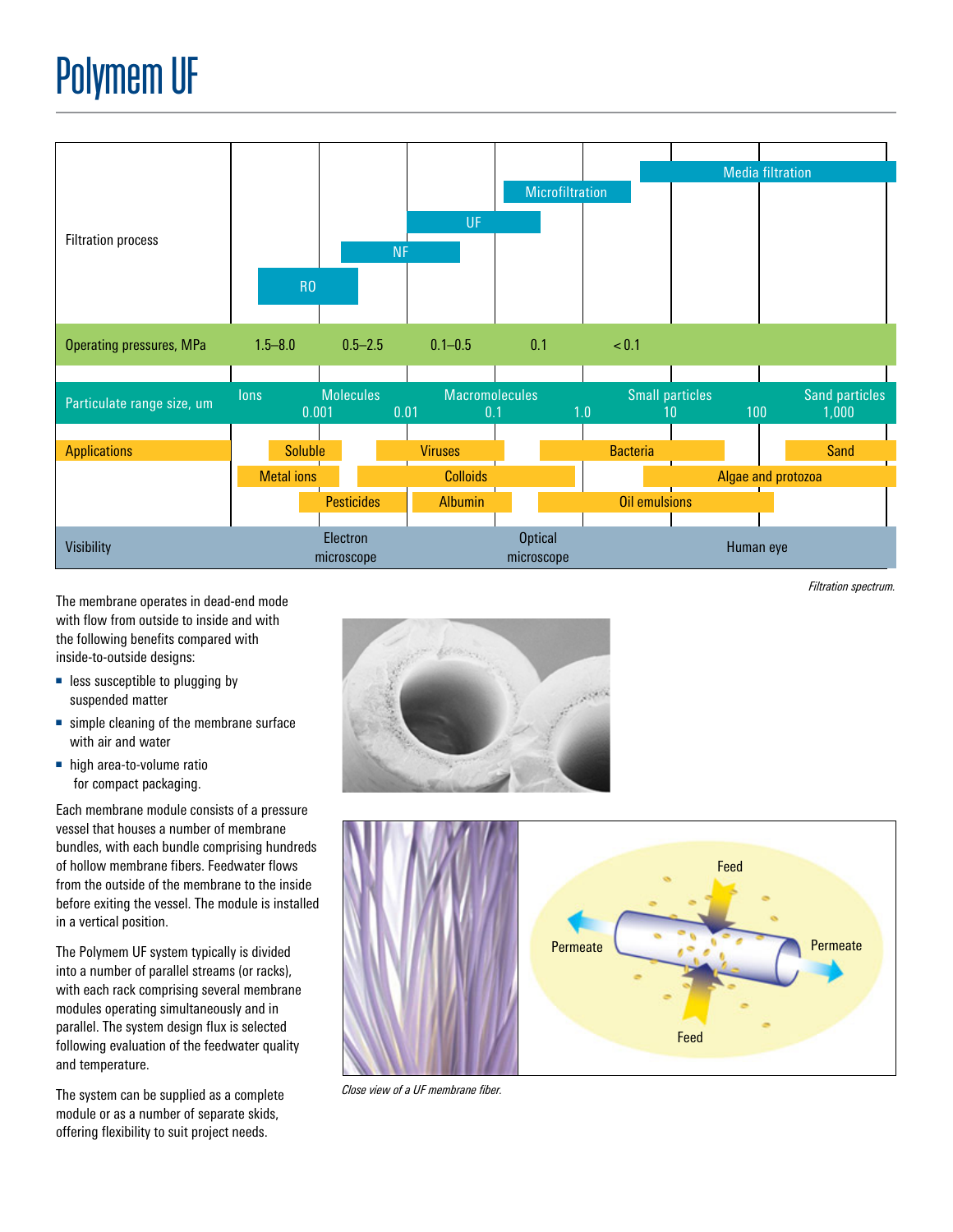### Polymem UF



*Membrane modules on a single skid.*



*There are 49 bundles contained in a 24-in diameter module. Pictured (bottom) is one bundle filled with hollow membrane fibers.*



*UF membrane housing vessels.*

#### **Operation**

During normal operation, the suspended material in the feedstream is retained on the membrane surface as a cake. At a predetermined interval, automatic cleaning procedures are performed to remove the cake and restore clean performance. Offline cleaning-in-place (CIP) packages are also provided.

CIP packages typically are designed with redundancy so that the specified design permeate output can be maintained during backwashing, cleaning, and routine maintenance. For deepwater intakes where suspended solids content is very low, the normal system flux is around  $1.96$  galUS/ft<sup>2</sup>/h  $[80 \text{ L/m}^2/\text{h}]$  when data are normalized at 68 degF  $[20 \text{ degC}]$ . Normal operation assumes that one rack is offline and another rack is in backwash mode.



*Process flow schematic.*